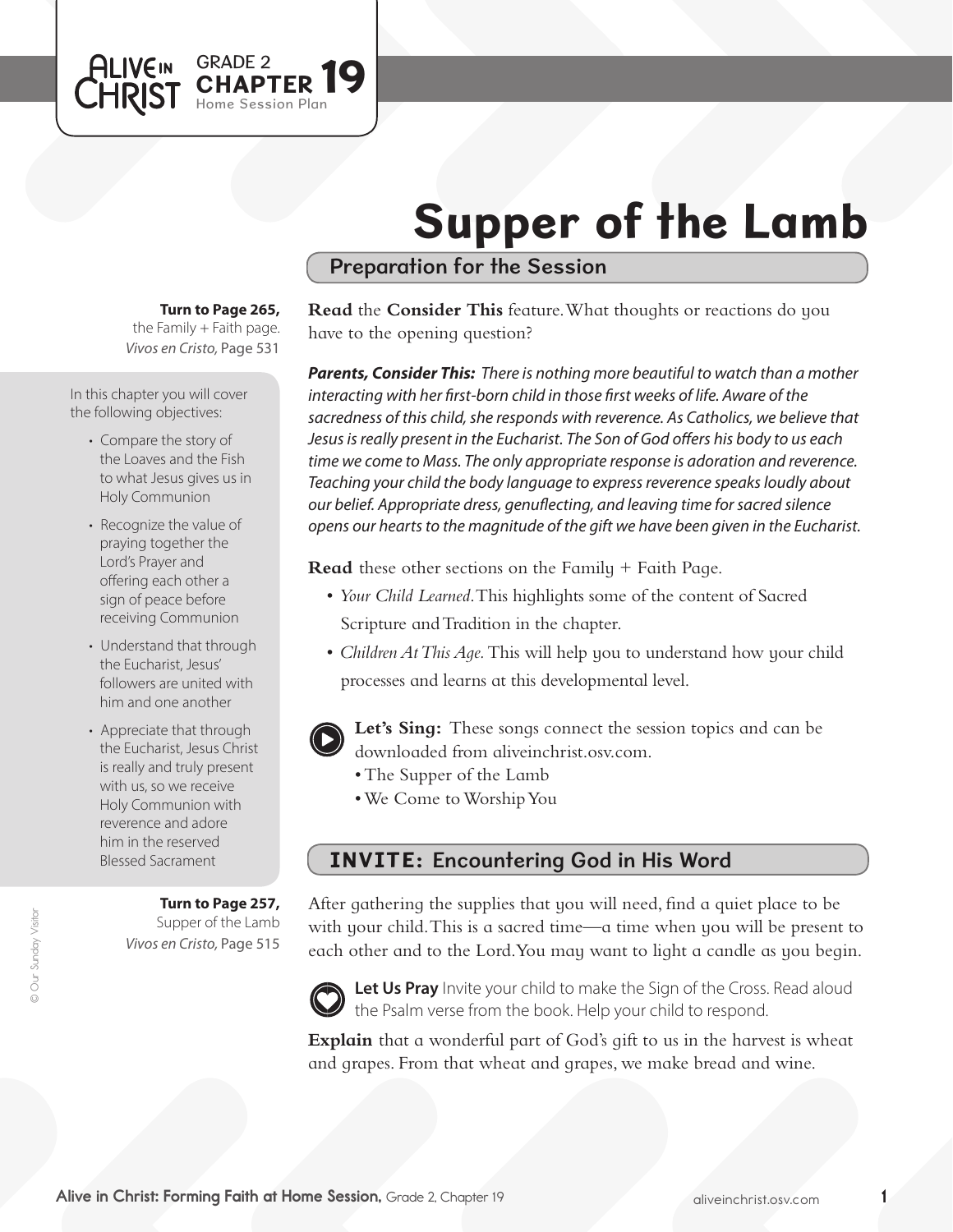**Say:** Let's listen with your heart to this story about bread.

**Guide** your child through the Preparing for God's Word Ritual you learned in the Introduction Session or play Track 1 of the Songs of Scripture CD.

- Proclaim God's Word in the Parchment Paper box on the page.
- Maintain several moments of silence.
- Ask: What did you hear God say to you today?

**Invite** your child to respond and also share what you heard.

Now, look at the *What Do You Wonder?* box.

*Say:* Jesus was telling his disciples that he is the bread that comes from Heaven. He gives us life. He is the Bread of Life.And so we can always have that life, Jesus gave himself to us in the Eucharist.

**Invite** your child to respond to the questions. Ask what else they might wonder about the Eucharist and how God the Father takes care of us.

# DISCOVER: Learning God's Truth

**Turn to Page 258,** Jesus Feeds Us **Read** the first paragraph.

**Look** at the illustration. Ask your child what he/she thinks is happening in the picture.

Say: Let's read God's Word to hear the story.



**Proclaim** the Scripture story (continued on page 259).

Ask: How did Jesus take care of the people? (He fed them.)

Ask your child to read aloud the paragraphs under "The Lord's Prayer."

**Read** the definition of **Holy Communion** in the Catholic Faith Words box on page 258. Ask your child to retell it to you in his/her own words.

**Explain** that before people receive Jesus in Holy Communion, they share a sign of peace and they pray the prayer Jesus taught.

**Discuss** the first question in the Share Your Faith activity.



**Have** your child complete the gold-star activity.

*Vivos en Cristo,* Page 517

## **Turn to Page 259,**

The Feeding of the Five Thousand *Vivos en Cristo,* Page 519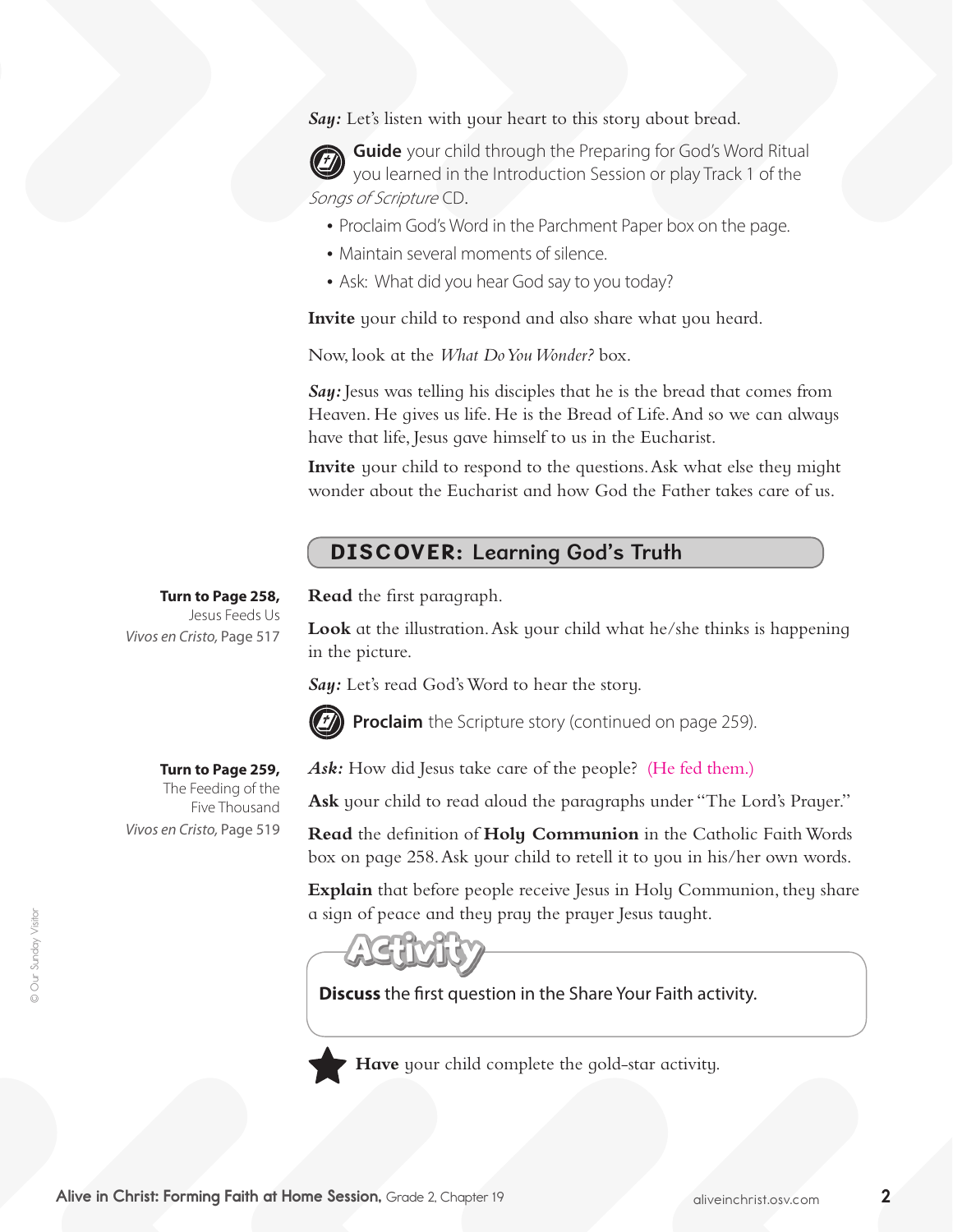*Parents, Consider This: Have you been craving some quiet? For how long? People who find so much noise, so much activity in their lives, a bit overwhelming,*  can often find peace in the quiet of God's presence as they sit with the Lord in the *Blessed Sacrament. During your busy day, as you go from one place to another, you might want to consider a fifteen minute respite before God. In breathing in his love and giving praise to his name you will be restored in body, mind and spirit.* 

**Turn to Page 260,** Holy Communion *Vivos en Cristo,* Page 521

**Turn to Page 261,** Receiving Communion

*Vivos en Cristo,* Page 523

**Tell** your child to silently read the page. Ask her/him to tell you what she/he has read.

**Review** the definition of **Real Presence** in the Catholic Faith Words box.



**Complete** the gold-star activity.

**Explain** that great love and respect are shown for the Eucharist.

**Tell** the children that Catholics who receive Holy Communion without serious sin become one with Jesus and his Church.The priest asks God to bless everyone and to give them peace so that they can go forth to love others as Jesus did.

**Read** aloud the paragraph under "The Blessed Sacrament."

**Have** your child read the definitions for the Catholic Faith Words, **reverence**, **Tabernacle**, and **Blessed Sacrament**.

**Have** your child complete the Connect Your Faith activity.

**During** the week ahead, make a visit to your parish with your child. Ask your child to find the Tabernacle. Say a prayer together before the Blessed Sacrament.

### LIVE: Living Our Faith

**Turn to Page 262,** 

Our Catholic Life *Vivos en Cristo,* Page 525

**Ask** your child to read the first paragraph. Pause after the first paragraph to discuss the work of extraordinary ministers of Holy Communion in your parish.

**Read** the second paragraph. Then direct your child's attention to the photograph, and invite them to describe the Tabernacle in your parish.